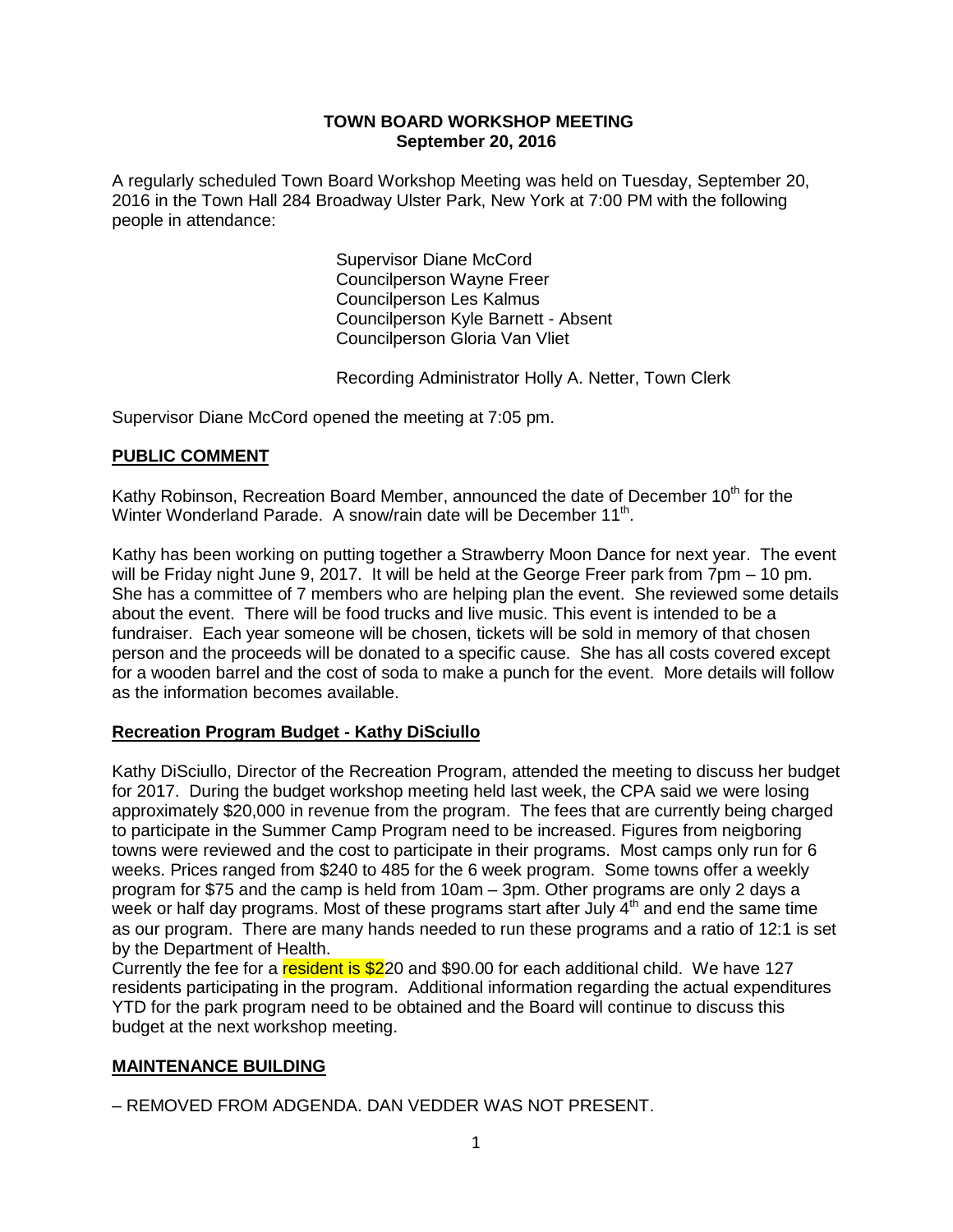# **LOCAL LAWS NEEDING REVISION**

Myles Putman attended the meeting to provide text to revise Loc Law 123-46.b (4). The Notice of the Public Hearing should be published in the official newspaper 5 days prior to the date of the hearing. This section of the code currently reads 10 days. It is suspected that it was overlooked when prior code changes had been made many years ago. It is the only area that requires 10 days instead of 5 days notice. The Law also affects the manner in which the adjacent property owners are notified. Each Board member was given a copy of the Proposed Local Law.

A copy of a repeal of local Law No  $1 - 1979$  Section 68.27 D.(1),(2) was also given to Town Board Members. This law will eliminate the Purebred Licensing for Dogs in Esopus.

Over the past year the Board has been discussing the possibility of having an alternate member for the Planning Board to ensure a quorum. Councilperson Van Vliet made the suggestion making that change to the Law as well.

### **COMPREHENSIVE PLAN APPOINTEES**

Supervisor McCord has the following members interested in being on the Comprehensive Plan Review Committee:

Melonie Marino & Frank Skerritt Zoning Board

Mark Ellison Environmental Board Fred Zimmer Planning Board Janet Balushi WaterFront Advisory Board Leslie Kalmus Town Board Representative

The Board will make a decision on who will be chosen to represent each Board. This will be a 5 person Board.

### **Employee Handbook**

The Employee handbook has not been updated in over 10 years. Our insurance carrier, Marshall & Sterling, has given a sample and the Board members were sent an electronic copy for review. There are sections that do not apply and can be omitted. Councilperson Freer suggested getting a copy of another municipality's book, which has been recently updated, and using it as a guideline.

#### **TREES TO BE REMOVED BAYARD ST/LAMPMAN AVE– MIKE CAFALDO**

Mike Cafaldo Highway Superintendent attended the meeting and told the Board there were two trees which hit a home on the corner of Bayard and Lampman Ave. There is another tree still hanging over the owner's garage. The trees are surrounded by wires and Central Hudson has been contacted. A work order has been placed but the trees have yet to be removed. Mike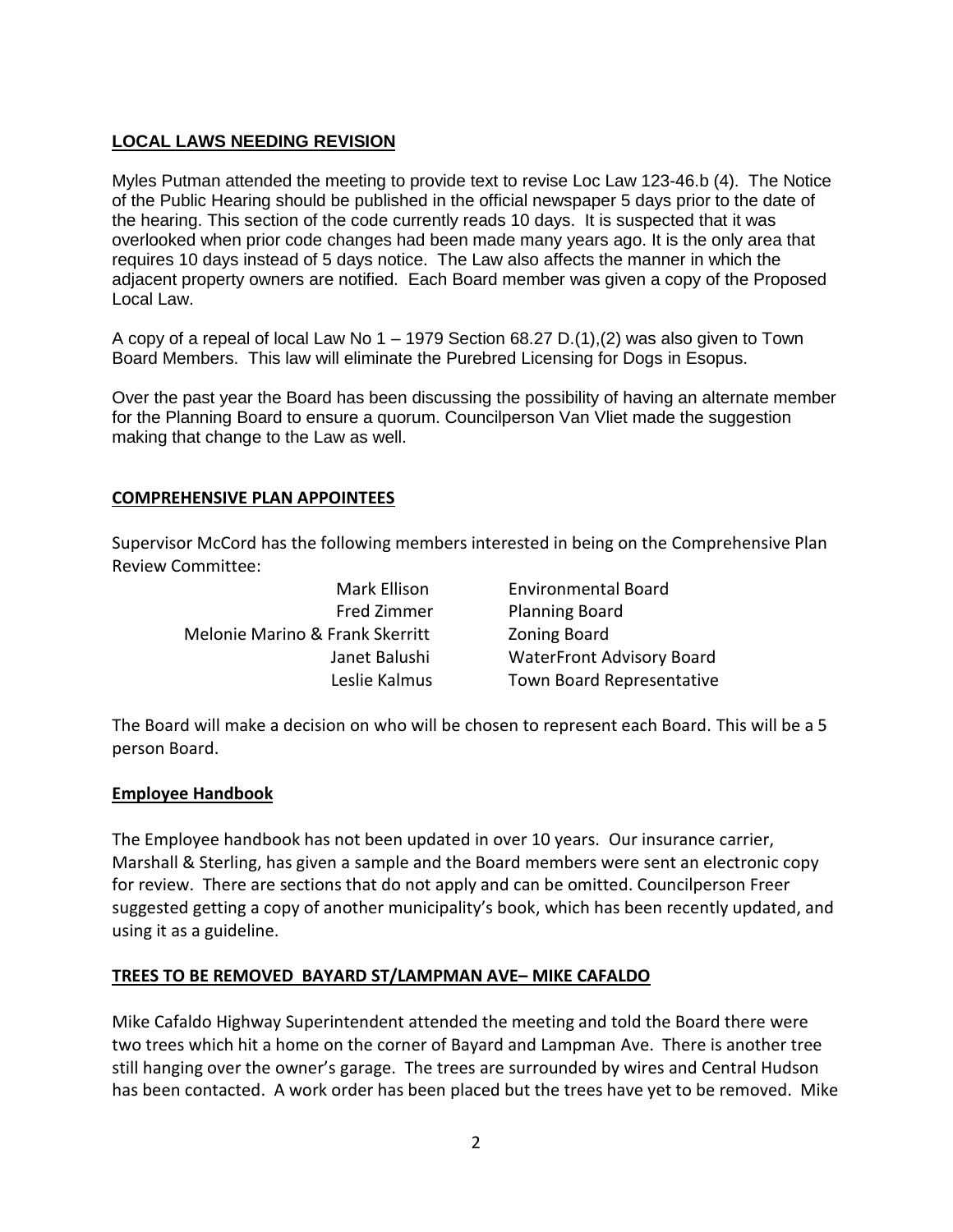contacted 3 tree companies for estimates to remove the trees. However, only one returned his call. The cost is expected to be \$2,981- \$4,223 to remove the two trees. The homeowners, as well as Highway Superintendent Cafaldo, have called Central Hudson requesting action to be taken. Supervisor McCord will send an official letter requesting Central Hudson to take immediate action to correct this dangerous situation.

There is a tree on Hoyt Street across from the Presentation Church, located on the Town rightof-way, which needs to be removed. Highway Superintendent, Mike Cafaldo, agreed to take it down. Mike has 80 trees which need to be taken down many due to the Emerald Ash Borer. He is beginning to take down trees and cleanout the catch basins.

 Highway needs 3 new trucks as discussed in the Budget Workshop *m*eeting. Two 2011 International trucks have needed \$43,000 worth of repairs over the past year. Those trucks will be sold and the proceeds will almost cover the first payment. The Town Board agreed that it was foolish to keep spending money repairing the trucks and told Mike Cafaldo he could move forward. Mike is "piggy backing" off of the Town of Onondaga's Bid so he can forgo the bidding process. The trucks will be purchased in 2017.

## **PROPANE BID - WATER PLANT**

Each of the Board members were emailed a copy of the minutes from the Bid Opening held on Monday September 19<sup>th.</sup> The Bid Opening is for approximately \$16,000 gallons of propane to be delivered to the Water Plant on River Road. Bottini Fuel was the lowest bidder at \$ .99/gallon. A resolution will be presented for vote at the Town Board meeting on September 28, 2016.

## **EXECUTIVE SESSION**

**A MOTION WAS MADE AT 8:00 PM BY COUNCILPERSON WAYNE FREER TO ENTER INTO EXECUTIVE SESSION FOR THE PURPOSE OF DISCUSSING THE EMPLOYMENT HISTORY OF THE ASSESSOR. THE MOTION WAS SECONDED BY COUNCILPERSON LESLIE KALMUS. ALL MEMBERS PRESENT WERE IN FAVOR. MOTION CARRIED.**

**A MOTION WAS MADE AT 8:25 PM BY COUNCILPERSON WAYNE FREER TO COME OUT OF EXECUTIVE SESSION. THE MOTION WAS SECONDED BY COUNCILPERSON GLORIA VAN VLIET. ALL MEMBERS PRESENT WERE IN FAVOR. MOTION CARRIED.**

## **No Action Taken**

**A MOTION WAS MADE AT 8:25 PM BY SUPERVISOR DIANE MCCORD TO ENTER INTO EXECUTIVE SESSION FOR THE PURPOSE OF DISCUSSING THE CONTRACT OF THE BUILDING INSPECTOR. THE MOTION WAS SECONDED BY COUNCILPERSON WAYNE FREER. ALL MEMBERS PRESENT WERE IN FAVOR. MOTION CARRIED**